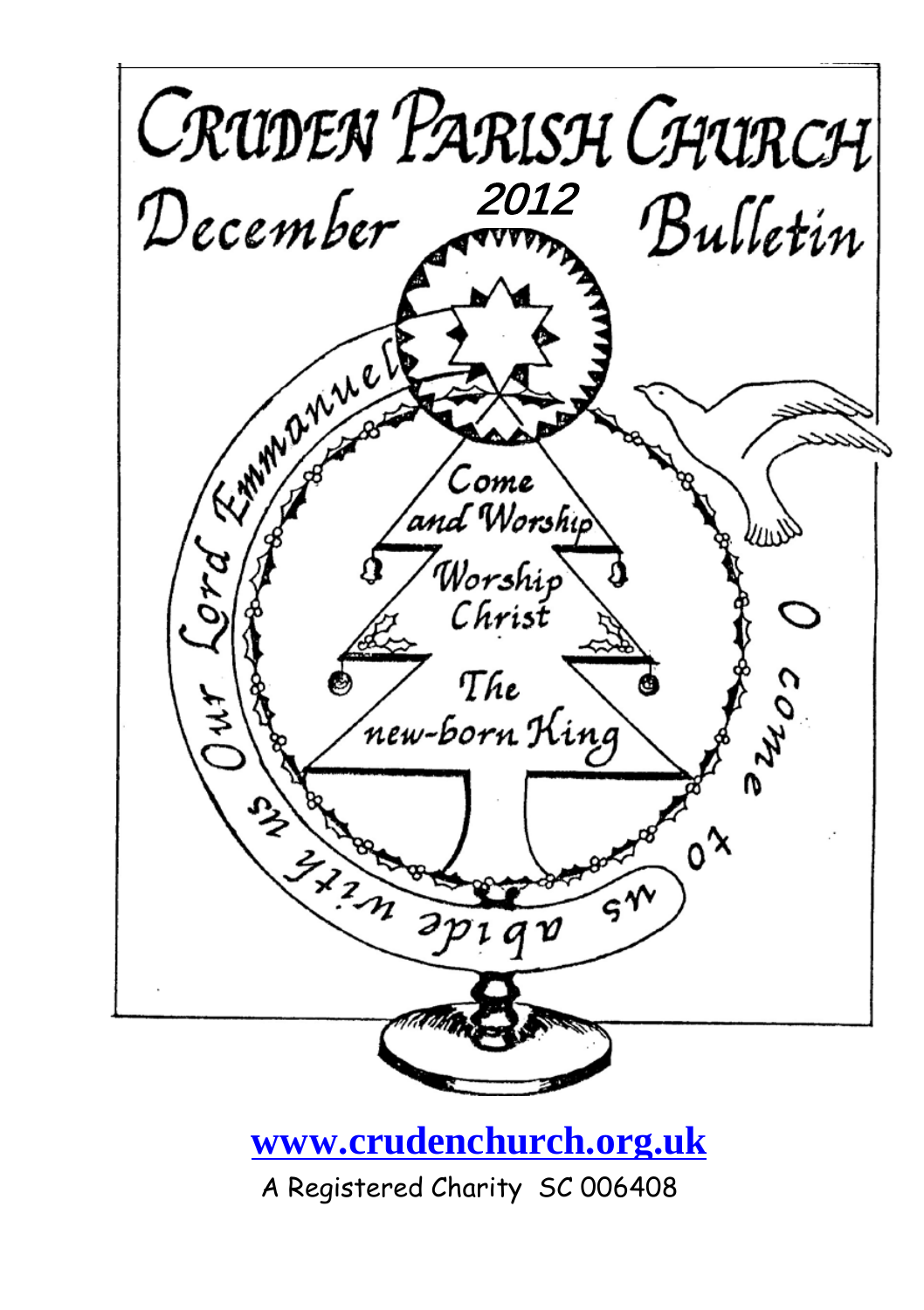# **DIARY DATES**

# DECEMBER2012

### EACH WEEK

*Sundays* 10.00 am Children's Sunday Club in the Church & Stables

| $\ddot{\phantom{a}}$ | <b>MORNING SERVICE</b>                               | $10.00 \text{ am}$                                                                                                         |  |
|----------------------|------------------------------------------------------|----------------------------------------------------------------------------------------------------------------------------|--|
| Wednesday 5th:       | Coffee and Chat                                      | 10.30 am<br>Hall                                                                                                           |  |
| $\ddot{\cdot}$       | <b>MORNING SERVICE</b>                               | $10.00 \text{ am}$                                                                                                         |  |
| $\mathbf{L}$         | The Guild Christmas Meal                             | Albert Hotel<br>$7.00 \text{ pm}$                                                                                          |  |
| $\cdot$              | <b>MORNING SERVICE</b><br><b>CHRISTINGLE SERVICE</b> | $10.00 \text{ am}$<br>$4.00 \text{ pm}$                                                                                    |  |
| $\ddot{\cdot}$       |                                                      | $10.00$ am                                                                                                                 |  |
| $\sim$ 1             | <b>WATCHNIGHT SERVICE</b>                            | 11.30 pm                                                                                                                   |  |
| $\ddot{\phantom{a}}$ | <b>CHRISTMAS DAY SERVICE</b>                         | $10.00$ am                                                                                                                 |  |
| $\ddot{\cdot}$       | <b>MORNING SERVICE</b>                               | $10.00 \text{ am}$                                                                                                         |  |
|                      |                                                      | Service conducted by Ms Alice McLeod, Fetterangus<br>including the Sacrament of Baptism<br><b>FAMILY CHRISTMAS SERVICE</b> |  |

### DECEMBER HYMN BOOK - CH4

# LIFE and WORK

Please note that Life & Work is to cost more next year and those who subscribe are asked to return to the Treasurer as soon as convenient £20 for payment of next year's subscription.

# THANK YOU

#### **Blythswood Parcels**

A big thank you to everyone who filled shoe boxes, gave donations or helped in any other way. Thanks to you, 33 people, 3 more than last year, will have a happier Christmas. *Rosemary Reid*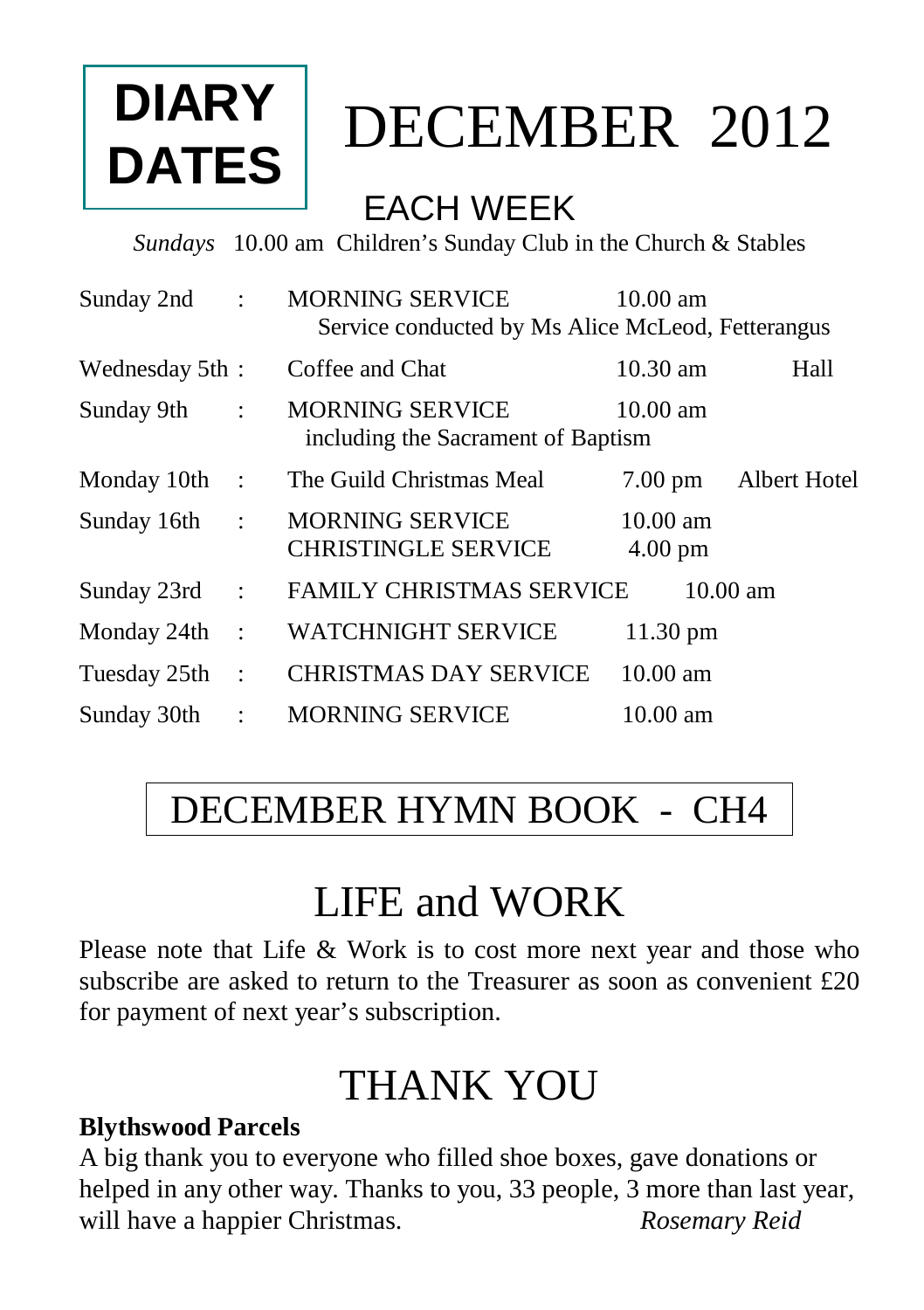# *FROM THE MINISTER 22 November 2012*

Dear Friends

For the last few years the December Bulletin has had a different look about it compared to other months. Had you noticed? Most of the headings, including the one at the top of this page are printed in a different font. The name of this font is, appropriately, *Snowcaps* and when I first came across it I just felt I had to make use of it for the Christmas period and it soon spilled over to all the pages of the December Bulletin.

I know that snow is possible any month between October and April but it is always December I think of as the snowy month. And that was certainly the case two years ago when because of safety fears regarding the surrounding roads all our Christmas services were cancelled. We shall all be hoping that there will be no repeat of that this year so that we can enjoy the Christmas worship – singing the carols and hearing again the stories of angels, shepherds and wise men, and, of course, a baby!

It is an amazing thought that our faith starts with a birth in a stable. The story is amazing but our faith is quite simple really. The baby grew up to be someone very special, his uniqueness in no way compromised by his dying like a common criminal. His ideas continued after his death to spread round the world through his followers – a tradition we are caught up in our own time.

For Christians, other things being equal, Christmas is a joyful time

*Joy to the world, the Lord has come Joyful all ye nations rise Joyful and triumphant Now ye hear of endless bliss: Joy! Joy!*

May Christmas joy be known by you and your family as we approach year's end.

And, church wise, it has been a good year that is ending. We started the task of replacing our church windows, two double-glazed windows being installed, and we had a wonderful series of events to celebrate 1,000 years of worship in the parish I wonder what next year's highlights might be.

Your friend and minister

Rodges Nailson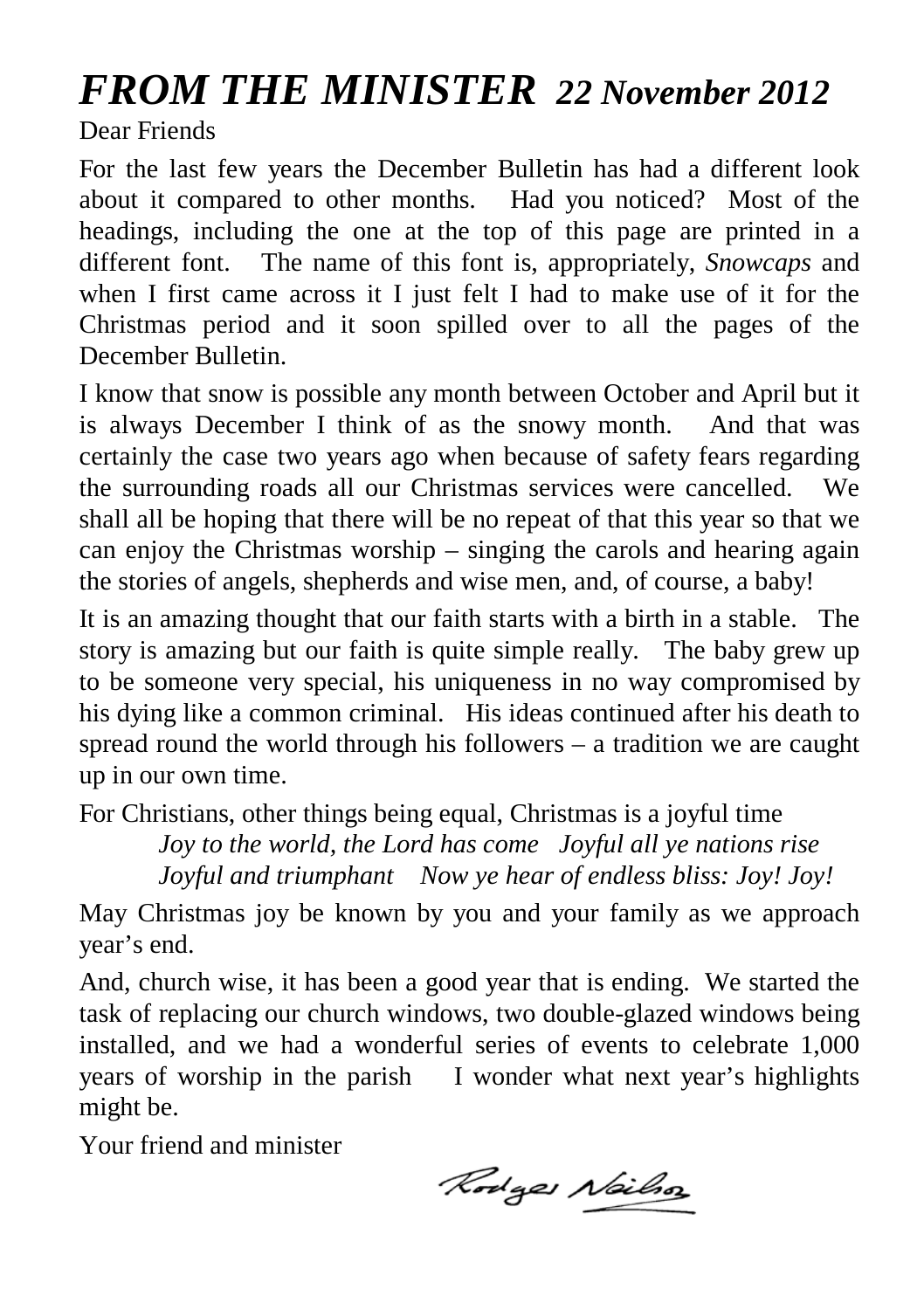# **PARISH REGISTER**

\*denotes member **DEATH**

Mrs Gillian Gray, Sandy Lodge, No. 3 Chalet, Cruden Bay Golf Club \* Mr Alexander Jenkins, 3 Strachan Cottages, Kintore

# TO THOSE ON SUNDAY DUTY

If unable to do door duty, please inform the Minister - 841229. If unable to do tea duty, please inform Wilma Moir - 841516. We would prefer, if you are unable to fulfil your duty, that you endeavour to find your own replacement before informing the Minister or Wilma as appropriate.

### **2013 FLOWER CALENDAR**



The Calendar for the Church will now be found on the notice board at the Church and members are invited to add their name beside any date on which they would wish to place flowers on the communion table. The gift of such flowers is always greatly appreciated. In particular, it is hoped that the early months of next year will soon be filled up.

THE NEXT ISSUE OF THE BULLETIN WILL COME OUT ON **30 DECEMBER**. Copy for inclusion to be handed in to the Manse as soon as possible.

# MODERATOR POSTSCRIPT

The Moderator of the General Assembly, after his visit to us at the end of October, has left some copies of two books of beautifully illustrated prayers that he has written. While copies remain, they will be available for sale until 9 December at £6 and £2. Half the copies were sold on the first day they were available.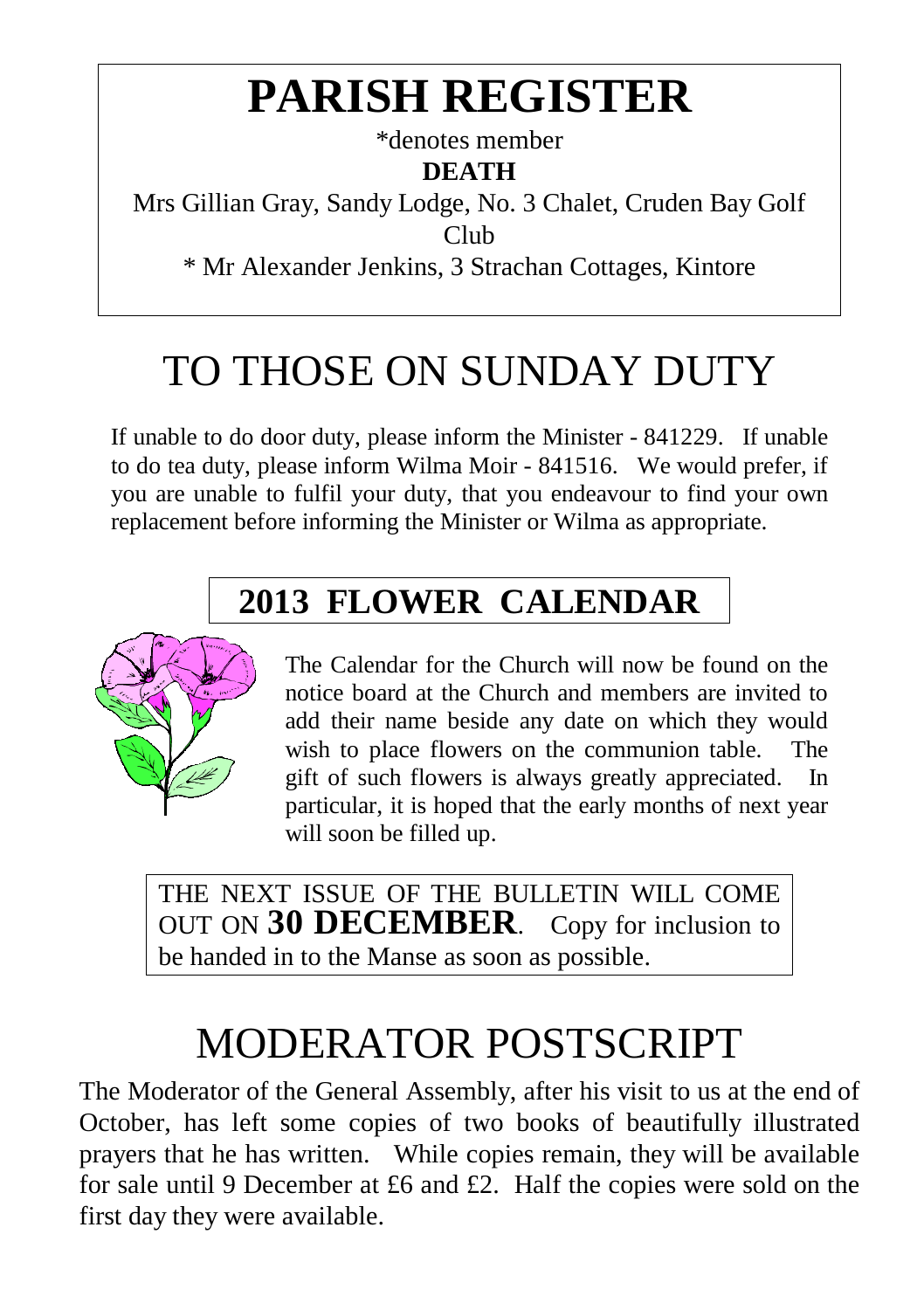### **SUNDAY MORNING DUTIES 10 am**

| <b>Date</b> | <b>Door</b>                             | <b>Flowers</b>         | <b>Teas</b>                                | <b>Junior Church</b>                                    |
|-------------|-----------------------------------------|------------------------|--------------------------------------------|---------------------------------------------------------|
| 2 Dec       | <b>Sarah Paterson</b><br>Sandy Beedie   | Rosemary Reid          | Norma Forman<br><b>Mary Bratton</b>        | Katherine Hyman<br>Maureen Reid<br><b>Brenda Cadger</b> |
| 9 Dec       | Sarah Paterson<br>Sandy Beedie          | Mary Bratton           | Lewis McKechnie<br><b>Margaret Adams</b>   | Karla Buswell<br>Helen Smith<br>Irene Siddle            |
| $16$ Dec    | <b>Irene Stott</b><br><b>Fred Stott</b> | <b>Betty Forrester</b> | <b>Betty Forrester</b><br>Anne Cadey       | Katherine Hyman<br>Maureen Reid<br><b>Brenda Cadger</b> |
| 23 Dec      | <b>Irene Stott</b><br><b>Fred Stott</b> | <b>Beatrice Fawkes</b> | Janice Hutchinson<br>Liz Carnie            | Karla Buswell<br>Helen Smith<br>Irene Siddle            |
| 30 Dec      | Alison Neilson<br>Wilma Moir            | Robert Esson           | Helen Cay<br><b>Irene Stott</b>            | No Junior Church                                        |
| 6 Jan       | Alison Neilson<br>Wilma Moir            |                        | Dorothy Cruickshank<br><b>Sharon Clark</b> | No Junior Church                                        |
| $13$ Jan    | <b>Margaret Adams</b><br>Sandy Smith    |                        | <b>Alison Neilson</b><br>Elizabeth Bruce   | Katherine Hyman<br>Maureen Reid<br><b>Brenda Cadger</b> |
| $20$ Jan    | <b>Margaret Adams</b><br>Sandy Smith    |                        | <b>Betty Morris</b><br>Doreen Buchan       | Karla Buswell<br>Helen Smith<br>Irene Siddle            |
| $27$ Jan    | Shonah Taylor<br>Liz Carnie             | Marina Bruce           | Fiona Stephen<br>Kathleen Craig            | Katherine Hyman<br>Maureen Reid<br><b>Brenda Cadger</b> |

# **P E T I T I O N S**

In the summer, a petition from the Barnabas Fund drawing attention to the plight of many Christians round the world who suffer persecution because of their faith was signed by 43 of our church attenders.

There is now another petition in the Welcome Area of the Church but it will only be available until 9 December. This Petition is being organised by CARE for SCOTLAND, a reputable Christian organisation that focusses on family matters. This petition is being organised to determine what opposition there is to plans to redefine marriage. If you are in favour of retaining the current legal definition of marriage, you might want to consider whether you would wish to sign this petition.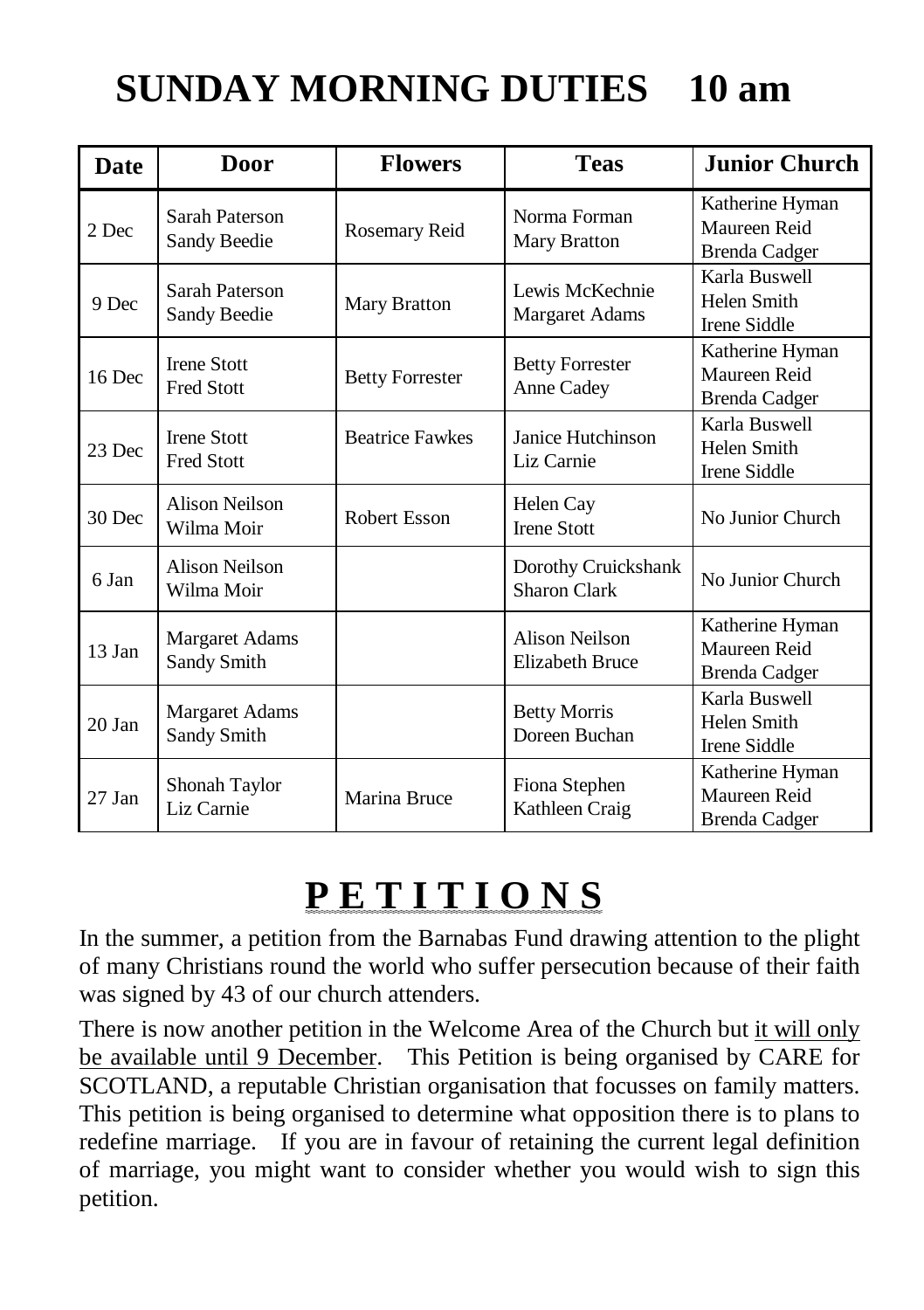# CRUDEN GUILD OCTOBER REPORT.

In Rosemary Pittendrigh's absence, Beatrice Fawkes, welcomed members and visitors to a very well attended meeting. After the opening hymn, reading and prayer, she handed over to Mr Stewart Paul our speaker for the evening. Of course he needed very little introduction as he is an active member of our church.

Stewart gave an informative and interesting presentation on a recent trip to China. He was aided by his "very glamorous assistant", Carol who after the presentation, treated us to a cat walk display of clothing and jewellery purchased on their visit to China. Beijing, Shanghai and Xian were among many of the places they visited and of course, a visit to the Great Wall of China sounded like that was the highlight of their tour.

Alison Neilson gave a lovely vote of thanks after another successful evening at the Guild. The next meeting is on 26th November when the Rev Bob Fowlie, Longside, will give a talk on the Guild theme - 'A Faith to Proclaim'. All are welcome to come along.

*Lorraine Neilson*

### Support for Malawi

Our congregation has continued to give active support to Malawi by donations of knitted and other goods, and, as a result of the increase in the Malawi fund following the very successful MAF/Malawi coffee morning, we were able to make our usual donation of £100 to the Raven Trust. Betty Forrester has sent 1 large box and 2 medium size boxes to Ekwendeni via the Blytheswood van and I have sent 20 small boxes and one suitcase filled with knitted items so far this year.

There has been a response to the Banana Box appeal. One family has filled and donated a box and a second is currently being filled. Lists of the items required for these special boxes for the care of Aids patients are in the Welcome Area in Church and, should anyone wish to contribute an individual item, these can be placed in the Ekwendeni box.

Grateful thanks to all those who give such generous support to Ekwendeni Hospital.

*Annette Garden*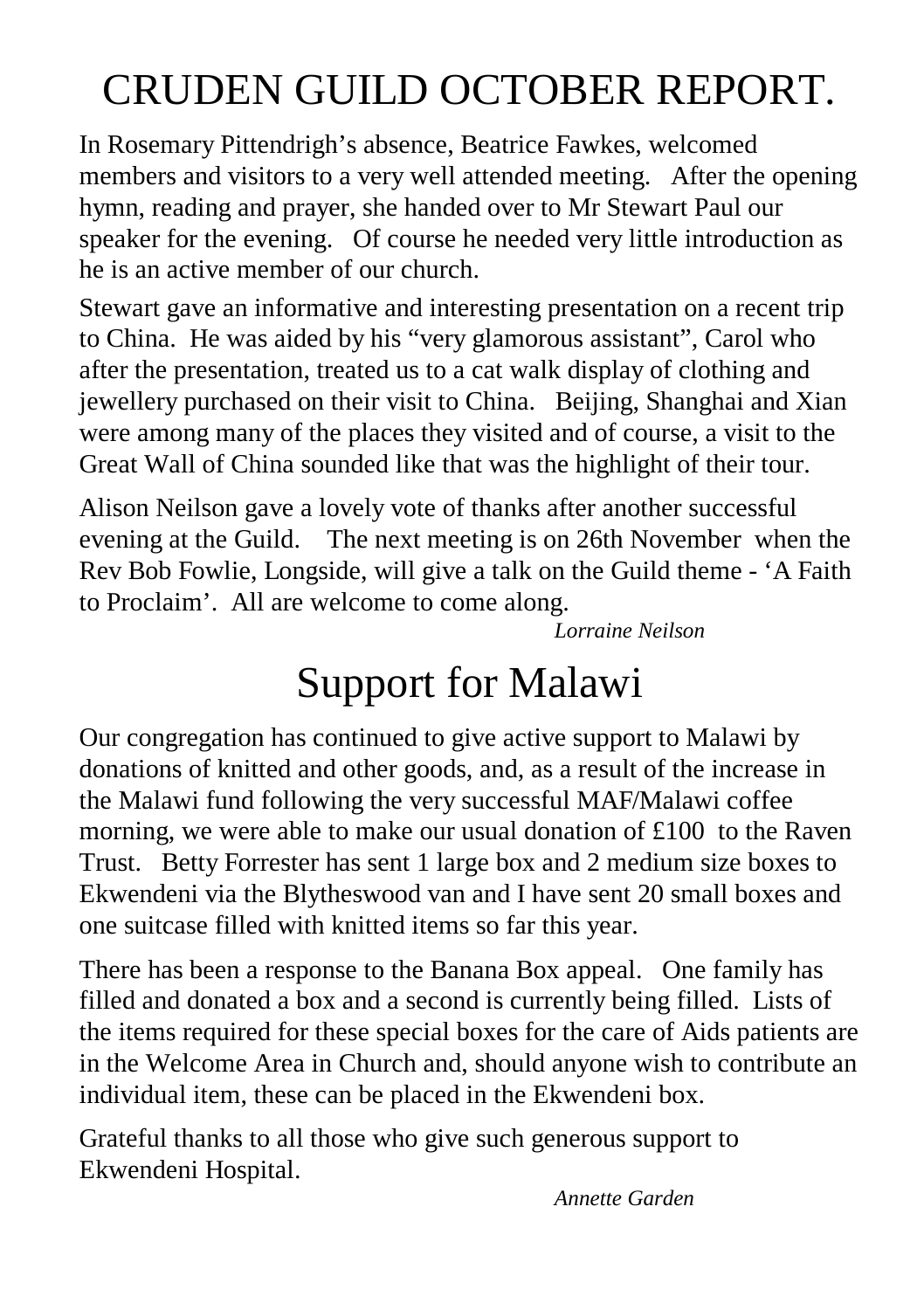

#### **IN DECEMBER'S ISSUE**

**Christmas Around the World** From Texas to Taiwan, Christians tell us how they celebrate Christmas. ALSO Christmas reflections from the Moderator and Ron Ferguson.

**An Unsung Hero** The Scottish churchman who signed the American Declaration of Independence.

**A Labour of Love** Jackie Macadam meets a Fort William minister with a gift for model making.

**Solidarity with Syrians** A Church of Scotland gathering to pray for peace in Syria **Friends of Paul** In the final part of his series examining those mentioned only once by Paul, the Rev Billy McMillan considers Persis.

**The Muffled Presence of the Holy** The Very Rev Dr James Simpson ponders the significance of our latent yearnings.

**Plus** all the regular columnists, letters, reviews and crosswords

*If you would like to read Life & Work, the magazine of the Church of Scotland, contact Isobel Young on 01779 812360*

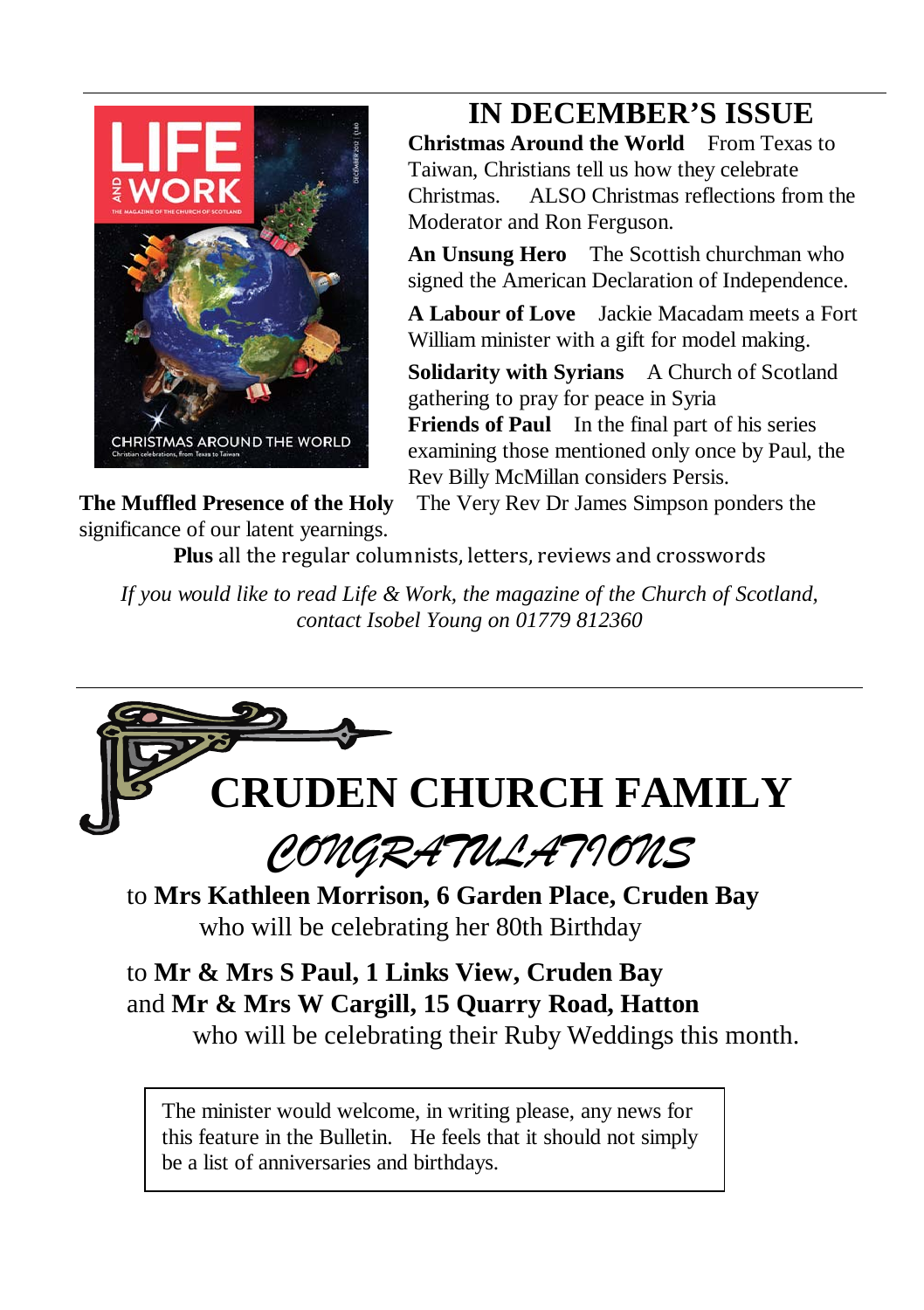

#### Week of Prayer for Christian Unity

The Week of Prayer for Christian Unity is usually observed between 18 and 25 January and for the last 5 years some members of Cruden Church have taken an interest. Would you like to be involved in your own time and in your own way? See below and look out for fuller details in next month's Bulletin. However if you know you would be interested to get the leaflet, you can let the minister know now.

#### **Week of Prayer for Christian Unity January 2013**

The Week of Prayer for Christian Unity is from 18 to 25 January but these dates need not be strictly kept.

Over 8 days, the 2013 theme, explored through readings and prayers. will be **"What does God require of us?"** (from Micah 6 : 8). The answer the bible gives is that we must **walk the path of justice, mercy and humility**. The 8 subthemes are :.

> Day 1 - ....Walking in conversation Day 2 - ....Walking with brokenness Day 3 - ….Walking towards freedom Day 4 - ....Walking as children of the earth Day 5 - ….Walking as the friends of Jesus Day 6 - .....Walking beyond barriers Day 7 - …..Walking in solidarity Day 8 - …..Walking in celebration **Next month's Bulletin will give further details.**

# CRUDEN MESSY CHURCH

Up to the printing of this Bulletin, there have been two afternoons of Messy Church in Cruden Bay Village Hall. The last one for this year is on 29 November and the first one next year is on 17 January.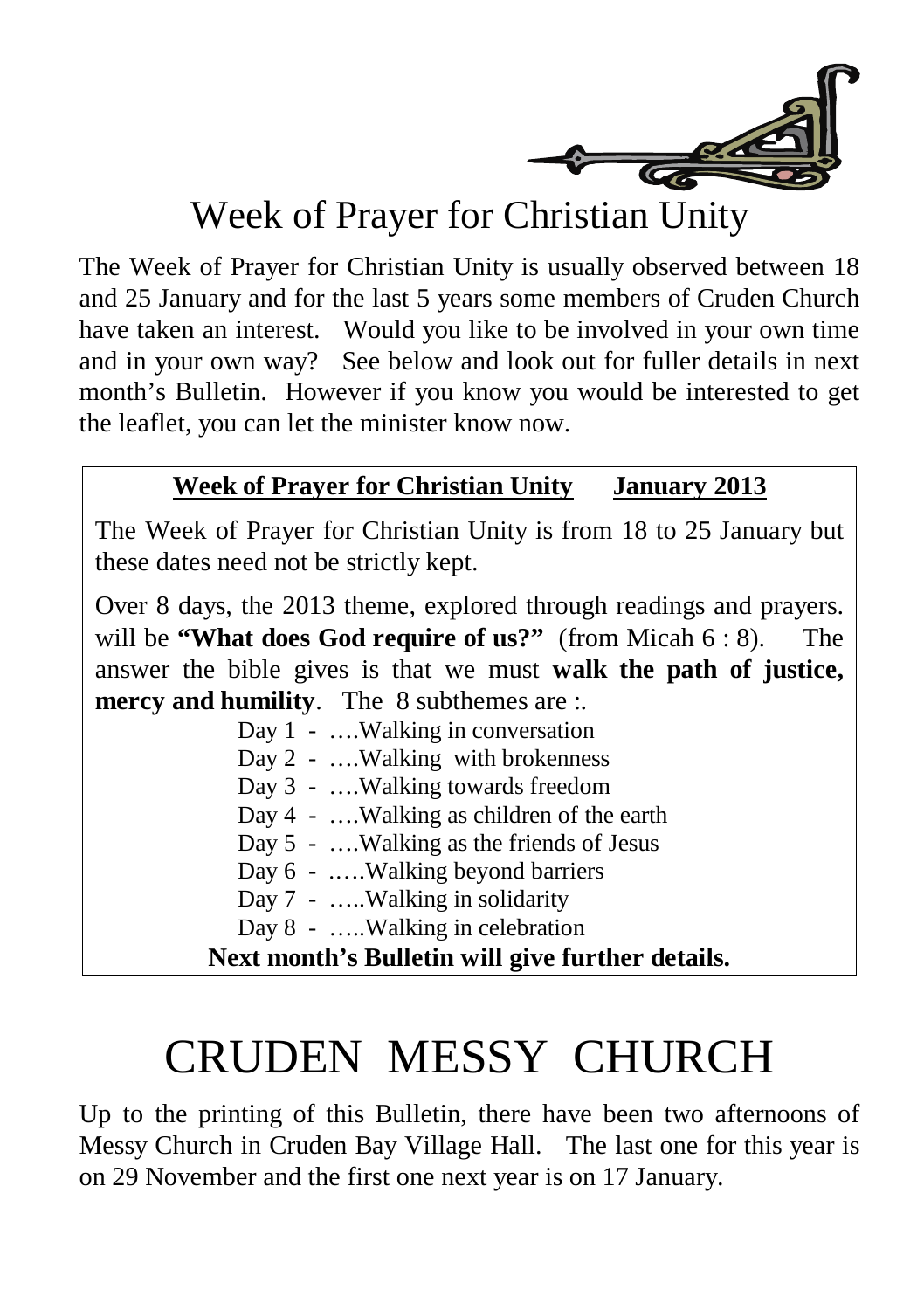So far, first class organisers along with enthusiastic helpers has ensured that a happy time has been enjoyed by children and their parents/guardians. If you know a family that might be interested why don't you encourage them to give it a try. You can promise them a fun time!



There will be a **CHRISTINGLE SERVICE** at the Old Church at 4 pm on **Sunday 16 December.** This service, where everyone present receives a Christingle (an orange with a candle) is particularly suitable for children to come to with their parents and grandparents and uncles and aunts and friends. Adults are even known to enjoy the service on their own without being accompanied by children!

The **Christmas Family Service** is on **23 December.**



The Church will be open at 11:05 pm (**and not before!**) on **Christmas Eve** for the **WATCHNIGHT SERVICE** and as soon as enough people are in the church, carol singing will begin. The service will start around 11.30 pm, finishing at about 12.10 am. Our **CHRISTMAS DAY SERVICE** will be held in the Church at 10 am. Children coming are invited to bring along one of their Christmas presents.

# CHRISTMAS OFFERINGS

The Kirk Session has decided that the charity to benefit from the offerings at the **Christmas Eve and Christmas Day** services this year will be **Alzheimer's Research.** Since 1992, Alzheimer's Research has funded teams of scientists all over the world in the fight to find a cure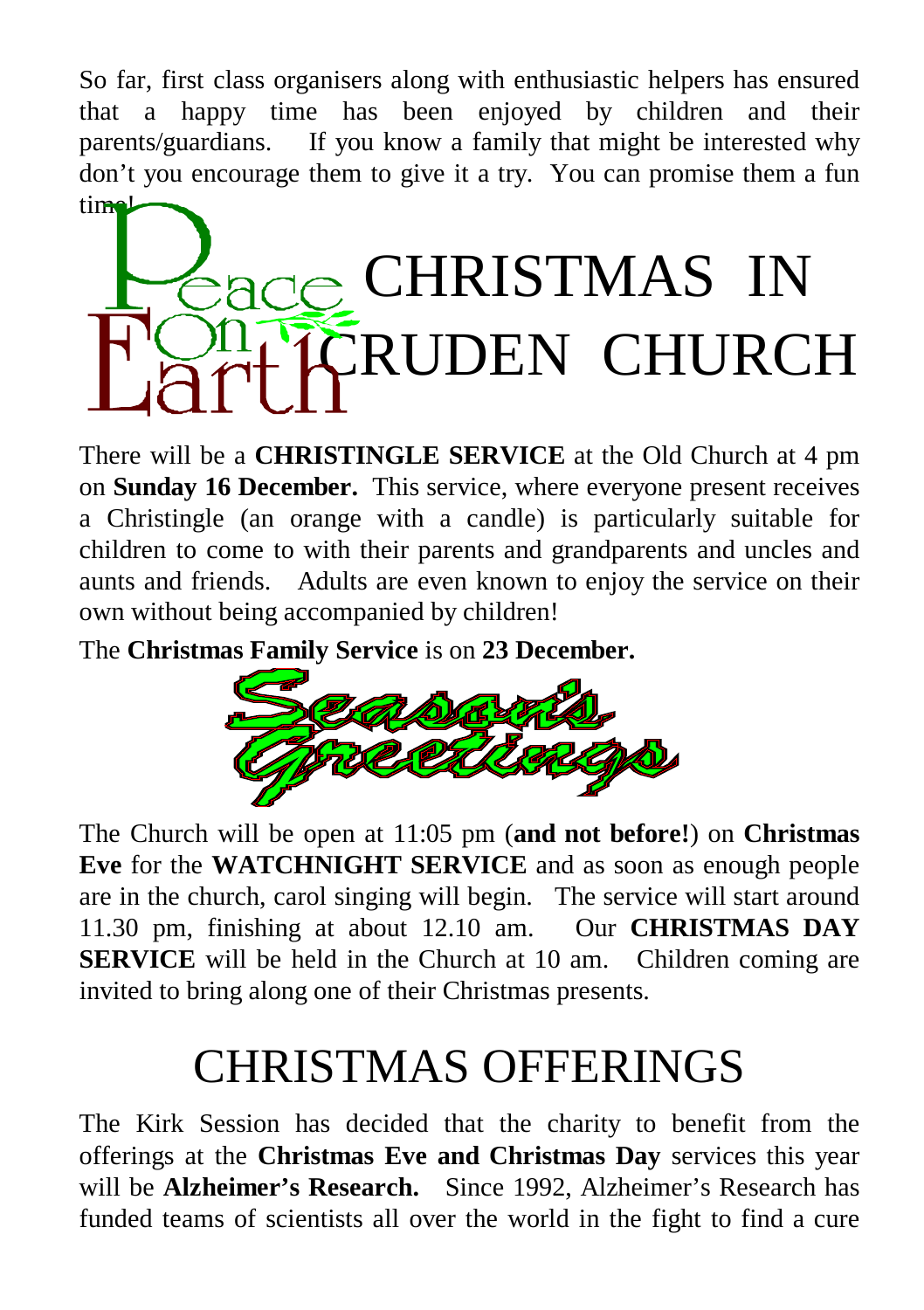and beat Alzheimer's for good. They have made some ground-breaking discoveries, from uncovering the risks of antipsychotic drugs to identifying specific genes that contribute to the risk of developing Alzheimer's. Now they need support to keep the momentum going and realise the potential of these breakthroughs.

### *The Twelve Days of Christmas*

#### *Or Everlasting Turkey*

On the first day of Christmas my true love said to me "I've bought a massive turkey and this lovely Christmas Tree!"

On the second day of Christmas our laughter could be heard As we started on our turkey - a most delicious bird.

On the third day of Christmas the folks came from next door The turkey tasted just as good as it had done before!

On the fourth day of Christmas relations young and old Soon finished up the Christmas pud and had the turkey cold.

On the fifth day of Christmas outside the snowflakes flurried But we were snug and warm indoors, and had the turkey curried.

On the sixth day of Christmas our festive spirit died The children fought and bickered – and we'd turkey rissoles fried.

On the seventh day of Christmas my true love gave a wince When we sat round the table and I served him turkey mince.

On the eighth day of Christmas the dog ran off for shelter He'd seen the turkey pancakes and a glass of Alka Seltzer!

On the ninth day of Christmas by lunch we all felt ill The bird was back again once more - in rolls - as turkey fill!

On the tenth day of Christmas we scarce knew what to do With carrots and potatoes we had turkey Irish stew.